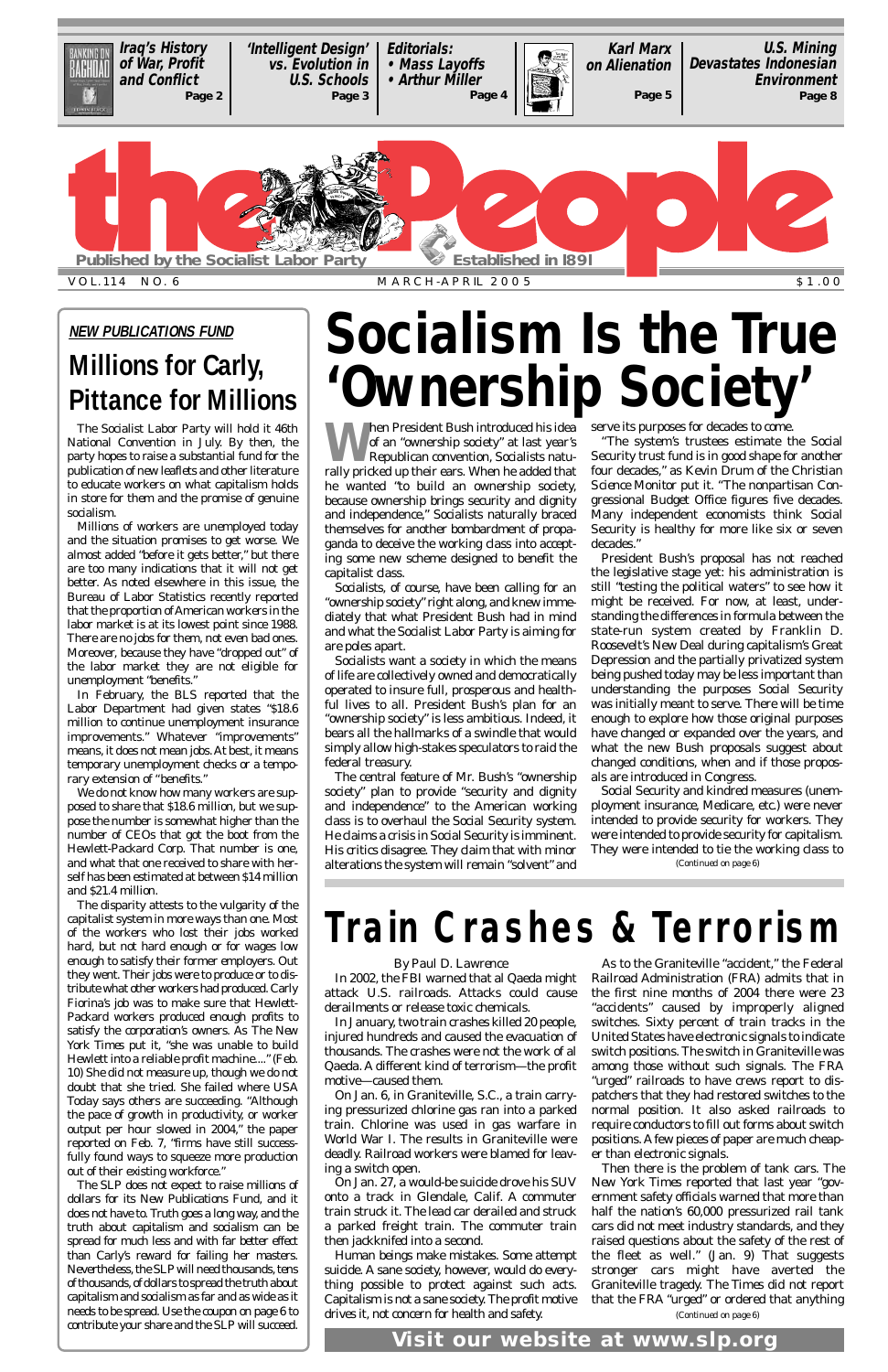### *By Ken Boettcher*

Personal bankruptcies in the United States have risen from under 300,000 in 1980 to 1.6 million in 2003 and 2004. In short, a growing proportion of the working class has insufficient income to pay their bills.

The most callous of politicians claim that workers "abuse" bankruptcy laws and harm business interests, and they nearly succeeded in passing bankruptcy "reform" legislation last year. New bills already introduced into Congress this year would sharply curtail the options available to workers facing financial ruin.

A new study by researchers at Harvard University's law and medical schools shows that the politicians have it wrong and that, according to a Reuters report, "Half of all U.S. [personal] bankruptcies are caused by soaring medical bills." The study also found that "most people sent into debt by illness are...workers with health insurance" and "estimated that medical bankruptcies affect about 2 million Americans

every year, if both debtors and their dependents, including about 700,000 children, are counted."

Associate professor of medicine Dr. David Himmelstein led the Harvard study. "Our study is frightening," he said. "Unless you're Bill Gates you're just one serious illness away from bankruptcy."

"Most of the medically bankrupt were average Americans who happened to get sick. Health insurance offered little protection," Himmelstein added.

A legal specialist who reviewed every bankruptcy petition filed in South Carolina from 1982 to 1989 reported that there were two major causes of bankruptcy in the state during that period: "medical bills and divorce." "Each accounted, roughly, for about a third of all individual filings in South Carolina" during the same period, he said, while credit card debt accounted for "fewer than one percent of all bankruptcy filings."

Further, an Associated Press article on the Harvard study reported that a "resident scholar at the American Bankruptcy Institute, founded by Congress in 1982 to analyze bankruptcy trends, said the Harvard findings roughly mirror those of a 1996 ABI study in which 57 percent of bankruptcy filers cited medical problems as a primary bankruptcy cause."

The Harvard researchers argue that their study shows the need for a national health care system that might bring some improvement over the present situation, but the political atmosphere in our society today makes any such system extremely unlikely anytime soon. However, even if a national health care system should come to pass it would still be under the undemocratic control of the minority class that presently owns and controls the economy and makes all meaningful political and economic decisions, including cutbacks in the current forprofit "health care" system.

What the new Harvard study really shows is that the working class must organize to abolish capitalism and build a new society based on ownership and democratic control of the means of life—including the health care industry—by the workers themselves. The only reasonable expectation for a truly effective health care system rests in the establishment of the economic democracy of socialism.

# **Bankruptcy and Health**

BANKING ON BAGHDAD: INSIDE IRAQ'S 7,000-YEAR HISTORY OF WAR, PROFIT, AND CONFLICT, by Edwin Black. John Wiley & Sons, publishers, September 2004; 496 pages. Please order from bookseller or publisher.

### *By B.B.*

*"O people of Baghdad....I am commanded to invite you, through your nobles and elders and representatives, to participate in the management of your own civil affairs in collaboration with the political representatives of Great Britain who accompany the British Army, so that you may be united with your kinsmen in North, East, South and West in realizing the aspirations of your Race."* 

Stanley Maude, a British general, made this public proclamation on March 18, 1918, after the defeat of Ottoman Turkey and Britain's triumphant entry into Baghdad. The turmoil that erupted soon after the occupation melds almost seamlessly into the current catastrophic events blighting Iraq. These events can be better understood as the continuation of a decadeslong struggle among the capitalist powers to control and profit from the oil resources of the Middle East. Edwin Black summarizes the convoluted, turbulent and troubling history of Iraq in his recent book, *Banking on Baghdad*.

Black begins his narrative with an abbreviated history of Iraq that provides a useful review of the vicissitudes that have wracked this ancient land. Useful, too, is Black's discussion of the bitter divisions that developed between the Sunni and Shiite factions in Islam which continue to this day.

Mr. Black's account offers dizzying detail in the imperialist machinations leading up to World War I and its aftermath. After the victors surveyed the spoils of the Middle East, they

arbitrarily divided the lands of the Ottoman Empire into "nations."

The connivance of all of the major capitalist victors in World War I produced the so-called Red Line Agreement that "created a closely held oil monopoly within the circumscribed area." This agreement included Standard Oil, British Petroleum, Royal Dutch Shell, Turkish Petroleum Co., Atlantic Refining and Gulf. It eventually formed the basis for the next round of capitalist conflict that emerged as World War II. In the interim, constant conflict and revolts against British and French occupation forces in Syria,

Palestine and Iraq occurred.

The next phase of the author's account takes us to the eve of World War II. He reviews Hitler's attempt to undermine Allied domina-

tion of the Middle East through support of Arab nationalism, including his cozy alliance with the mufti of Jerusalem, who propa-

**EDWIN BLACK** 



After World War II, American capitalism seized the initiative and bestowed the status of junior partners upon all other Western imperialist countries in exploitation of the Middle East.

Although very informative on many counts, Black's narrative ends

with the dismal invasion of Iraq and leaves us hanging with the melancholy thought: "...Neither average Americans nor earnest Washington policymakers understood that those who are banking on Baghdad have, for multiple millennia, only reaped the dividends of grief." Like a man lost in a sandstorm who cannot quite read the signs that fill his narrative of capitalist connivance, destruction and immense human carnage, Black is lost in the folly of "the best of all possible systems" instead of demanding to rid the world of the blight of capitalism.

# <span id="page-1-0"></span>**Iraq's History of War, Profit and Conflict**

❑ **\$5 for a 1 year sub** ❑ **\$8 for a 2 year sub** ❑ **\$10 for a 3 year sub** ❑ **\$9 for a 1 year sub by first-class mail**

| Make check/money order payable to The People.         |  |  |
|-------------------------------------------------------|--|--|
| the People P.O. Box 218, Mountain View, CA 94042-0218 |  |  |

# **A sample copy of The People is your invitation to subscribe.**

# **Help Them Out!**

### To Whom It "Does" Concern—

I love *The People*. Can you image the controversy it causes when it shows up and/or is left on a table after I read it?

Anyway, I am in prison. I make 55¢ an hour. I have not worked the past 60 days.

Thirty-nine out of those 60 were assigned working days but due to low production the crew of 70 was reduced to nine. Sunday, Dec. 12 and Monday, Dec. 13 I

did work, eight hours per day times 55¢. Whopping, huh?

If I could afford *The People* I would subscribe. I cannot afford it.

> Thank you. D. MURTHA Soledad, Calif.

P.S. I can send postage stamps if need be.

*Thanks to the generosity of our subscribers, we had the funds to renew Mr. Murtha's subscription. Similar requests from indigent prisoners are received regularly. You can help them out by sending a \$5 contribution to our Prisoner Subscription Fund. Send to The People, P.O. Box 218, Mountain View, CA 94042-0218.*

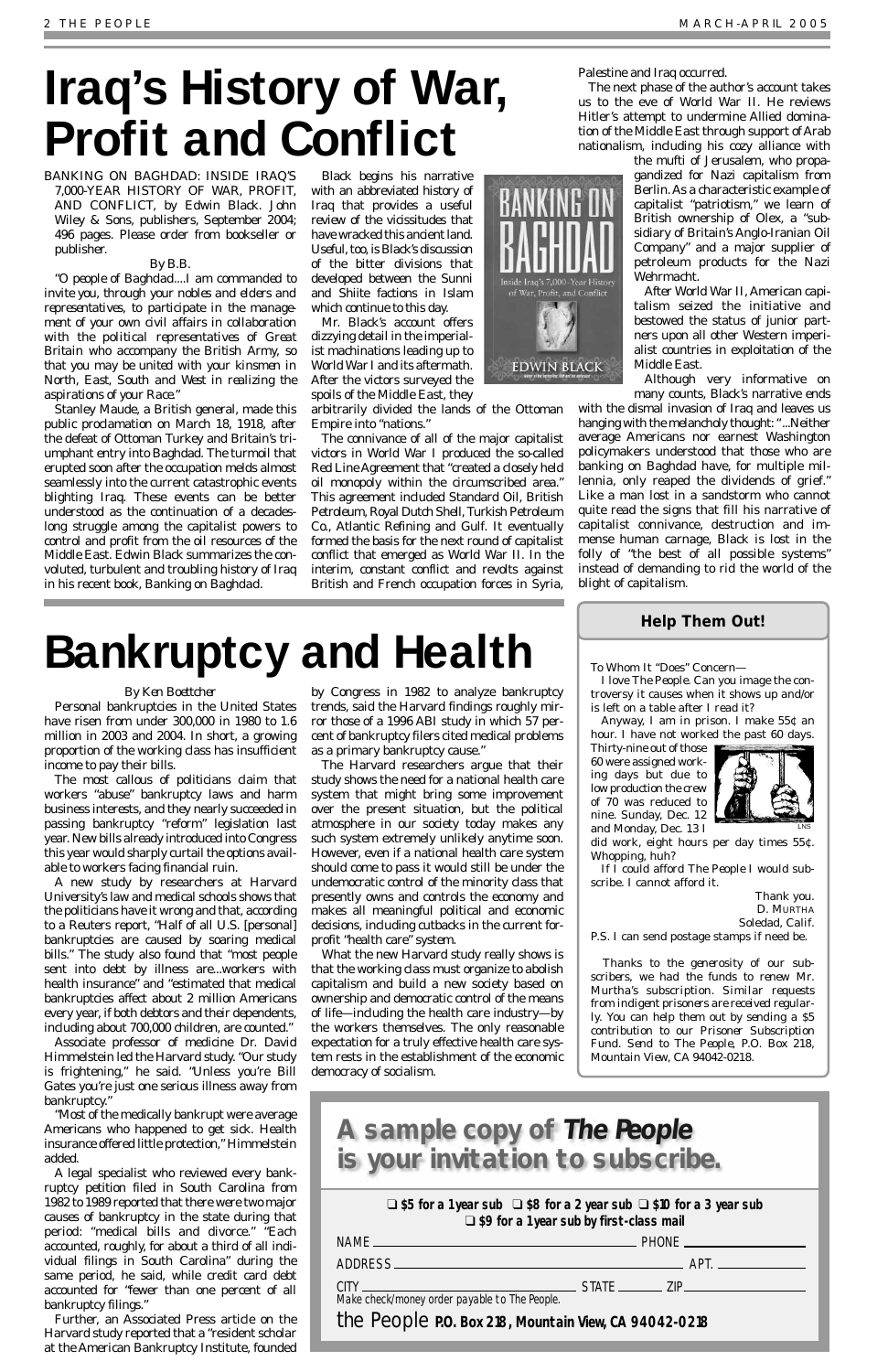#### *By Paul D. Lawrence*

The snake pits are largely gone. In their place are the "asylums of the street." People obviously mentally ill are all over America. Mistreatment of mentally people is one of the great crimes of capitalism.

The answer to the question of nature or nurture is "both." It depends on the illness and the social environment. Illnesses such as bipolar disorder and schizophrenia are likely rooted in biology. The social environment may awaken latent tendencies. It can certainly increase suffering.

Maltreatment of mentally ill youth is especially despicable. California ranks high on the dishonor roll. The "first ever" study of government-funded mental health care for California's

neediest children showed horrible problems.

"Quality of Publicly-Funded Outpatient Specialty Mental Health Care for Common Childhood Psychiatric Disorders in California," published in the February issue of the *Journal*

*of the American Academy of Child and Adolescent Psychiatry*, included the following among its findings:

•Less than one-third of children given psychiatric drugs are checked for ill effects. Some drugs may cause permanent damage or even death.

•Prescriptions of psychotropic drugs for children increased two- to three-fold over a decade. (Psychotropic drugs affect brain functions called "mind.") Many children receive several drugs although no one understands the safety or effectiveness of doing that.

•Abuse, neglect and parental drug abuse the social factors—played large roles, affecting about one-third of those studied.

**The battle between science and religion,<br>which many believed was settled by the<br>Scopes "monkey trial" in 1925, has been<br>molting a vigorous semphaly serves the seurtru** which many believed was settled by the Scopes "monkey trial" in 1925, has been making a vigorous comeback across the country as religious fundamentalists pressure biology teachers to teach "intelligent design" by an "intelligent designer" together with Darwin's views on evolution and natural selection.

> These facts are chilling enough. Worse, they are from medical records from August 1998 to June 1999! That is how important children's mental health is. The Democratic staff of the U.S. House Government Reform Committee did a second study. It found that hundreds of mentally ill children in California spend weeks in juvenile jails. Capitalists, their politicians and their media shun that term. The reason? Treatment facilities cannot meet the need. Juvenile jails seldom can treat mental illness. The report noted this "is a major problem in California." Indeed! Socialist society itself will democratically determine what it does. Yet, the treatment of people suffering mental illnesses would obviously improve. Compassion, production for use, social ownership of productive property and social planning will replace callousness, production for profit, private ownership and the anarchy of competition in the "free" market. These changes would themselves reduce mental illness caused by the social environment. Put bluntly, few people would crack. The

changed environment under socialism would also reduce the triggering of latent biological disorders.

When those disorders do occur, people afflicted will be treated humanely. They will receive the best possible care.

Moreover, research into the causes of and treatment for mental illness would increase. Mechanisms of illnesses are still poorly understood despite considerable progress in the past half-century. Under socialism, research would discover causes and treatments to the maximum extent humanly possible. New medications would be found—and thoroughly tested for safety before being used.

Not every problem will disappear. Socialism, however, will constantly make things better, not worse as under capitalism. No Socialist would promise heaven on earth. Eliminating the hell of capitalism is more than enough.

# **'Asylums of the Street'**

#### *By B.G*

Oklahoma passed the first state law forbidding the teaching of evolution in public schools in 1923. When Tennessee followed with a similar law in 1925, civil libertarians decided to challenge it. John T. Scopes, a public schoolteacher in Dayton, Tenn., agreed to participate in a test case and he was subsequently arrested for teaching evolution to his biology class.

The trial was held July 10–21, 1925. It was a national sensation that attracted a small army of newspaper reporters and newsreel photographers from around the country. The fact that the country's leading defense lawyer, Clarence Darrow, was assisting in the defense and the noted orator, long-time Democratic political figure and devout Christian layman, William Jennings Bryan, was assisting in the prosecution enhanced the excitement.

After a melodramatic trial, a jury convicted Scopes of disobeying the law, but he later saw his conviction overturned on a technicality.

Anti-evolution crusaders, boosted by ultraright-wing political gains in local, state and national elections, are again on the march. They operate on both local and state levels, forc-

ing both local and state school boards to require science teachers to give equal time to religious, particularly biblical, views on the origin of life. More subtly, they require the teaching of "intelligent design" in science classes, emphasizing that both creation and any changes that might have occurred in life over time were brought about by an all-seeing and all-powerful creator.

Five states (Kansas, Georgia, Missouri, Wisconsin and Pennsylvania) are presently under severe pressure from anti-evolutionists to modify their science courses by introducing the concept of "intelligent design." Opponents of this religious-based theory have entered both protests and legal action to halt the progress of the pseudoscience proponents.

The 2004 election in Kansas brought a strong anti-evolutionist group into the Kansas Board of Education. Already they are fussing over the fact that a new draft of science standards for the schools ignores their views on teaching both creation and intelligent design as a counterweight to the discussion of evolution in the science curriculum.

In Georgia, stickers announcing "evolution is a theory not a fact" had been required on science textbooks in Cobb County. On Jan. 13, a federal judge ruled that this was an unconstitutional endorsement of religion and demanded that the stickers be removed.

Legislation introduced into the Missouri House of Representatives in December would require all biology textbooks used in that state's public schools to have a chapter or more of material that would comprise a critical analysis of human origins and present evolution as controversial.

In Wisconsin, the Grantsburg school board, after two failed attempts to devise a science curriculum that allowed the teaching of creationism and intelligent design, finally passed a version that states: "This policy *does not call for* the teaching of creationism or intelligent design." Critics, however, fear that this new proposed curriculum will allow the introduction of pseudoscientific views of human origins and development.

In Pennsylvania, the Dover school board had approved the teaching of intelligent design. Parents who were opposed filed a lawsuit on Dec. 14, 2004, claiming that such a curriculum is government establishment of religion taught as science.

Local pressure in many other areas of the country from biblical literalists has been demoralizing to many science teachers. Rather than face nasty confrontations from anti-evolution parents and a variety of religious protesters, many teachers simply either avoid teaching the topic of evolution at all, or else merely assign the chapter and do not bother to discuss it.

The problem does not stop with the topic of evolution. Emboldened by their assault on the teaching of evolution, many of these biblical literalists are now beginning to challenge geology, physics and carbon-dating techniques when these sciences disagree with religious teaching on the age of Earth or the origin of the universe.

Where will it all end? Stay tuned.

# <span id="page-2-0"></span>**'Intelligent Design' vs. Evolution in the Schools**

# **Do You Belong?**

Do you know what the SLP stands for? Do you understand the class struggle and why the SLP calls for an end of capitalism and of its system of wage labor? Do you understand why the SLP does not advocate reforms of capitalism, and why it calls upon workers to organize Socialist Industrial Unions?

If you have been reading *The People* steadily for a year or more, if you have read the literature recommended for beginning Socialists, and if you agree with the SLP's call for the political and economic unity of the working class, you may qualify for membership in the SLP. And if you qualify to be a member you probably should be a member.

For information write to: SLP, P.O. Box 218, Mountain View, CA94042-0218. Ask for the SLP Membership Packet.



*The People* (ISSN-0199-350X), continuing the *Weekly People*, is published bimonthly by the Socialist Labor Party of America, 661 Kings Row, San Jose, CA 95112-2724.

Periodicals postage paid at San Jose, CA 95101-7024. Postmaster: Send all address changes to *The People*, P.O. Box 218, Mountain View, CA 94042-0218. Communications: Business and editorial matters should be addressed to *The People*, P.O. Box 218, Mountain View, CA 94042-0218. Phone: (408) 280-7266. Fax: (408) 280-6964.

Access *The People* online at: www.slp.org. Send e-mail to: thepeople@igc.org.

Rates: (domestic and foreign): Single copy, \$1. Subscriptions: \$5 for one year; \$8 for two years; \$10 for three years. By firstclass mail, add \$4 per year. Bundle orders: 5–100 copies, \$16 per 100; 101–500 copies, \$14 per 100; 501–1,000 copies, \$12 per 100; 1,001 or more copies, \$10 per 100. Foreign subscriptions: Payment by international money order in U.S. dollars.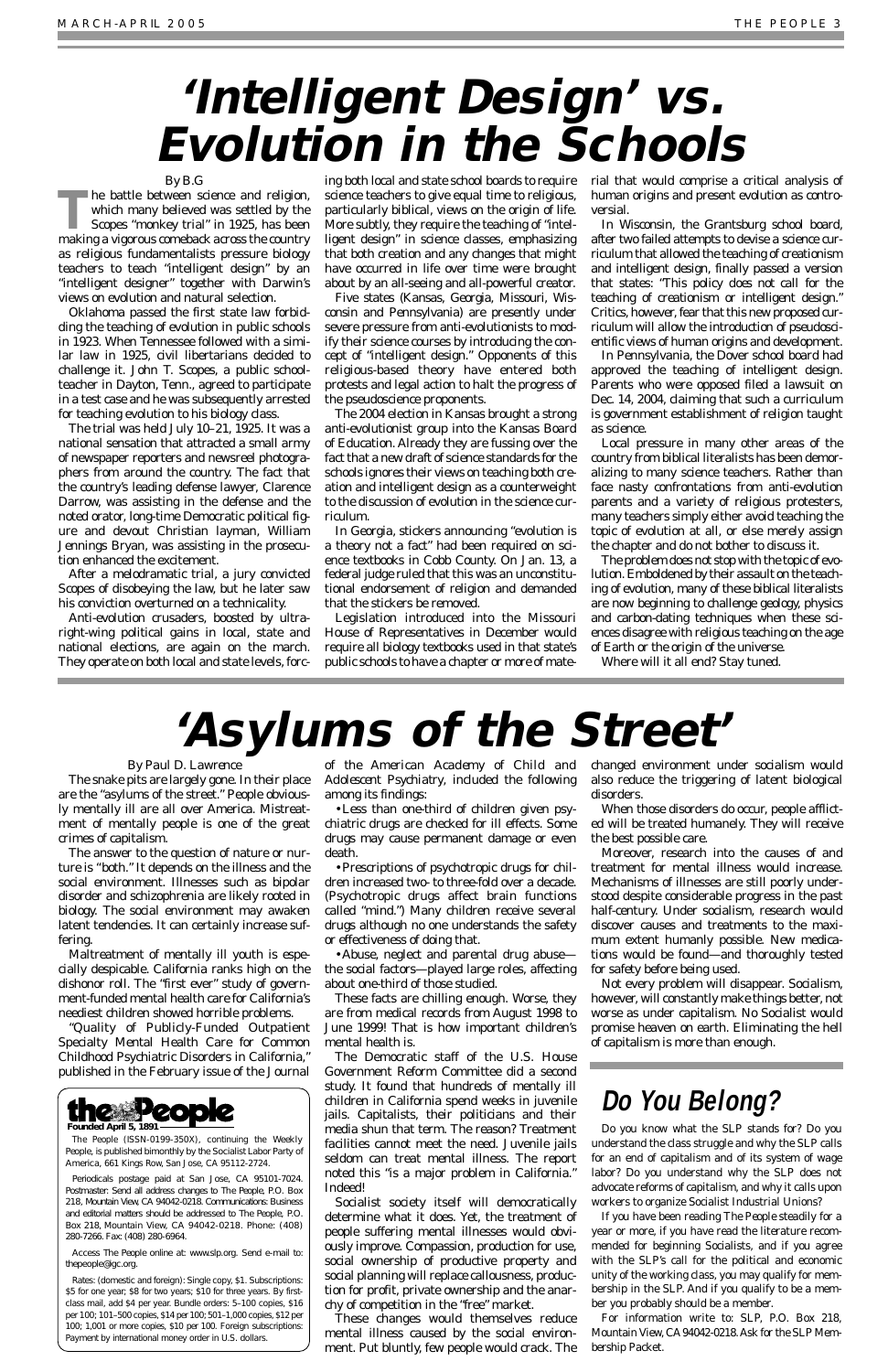Capitalists dropped workers in lots of 50 or more on fewer occasions last year than the year before according to the Bureau of Labor Statistics, but that may not be a sign of better days ahead—at least not for workers.

Last year, capitalists purged their workplaces of 50 or more unwanted workers at one swipe on nearly 16,000 occasions, compared to nearly 19,000 occasions the year before. Nonetheless, stripping workers of their livelihoods in wholesalesized lots went on at a "healthy pace" in 2004 and missed matching the headlobbing total from 2003 by less than 300,000. As the bureau put it in its final monthly report on "mass layoffs" for 2004:

"In December 2004, employers took 1,614 mass layoff actions, as measured by new filings for unemployment insurance benefits during the month," the bureau reported. "Each action involved at least 50 persons from a single establishment, and the number of workers involved totaled 161,271. The number of events was the lowest for any December since 1999, and the number of initial claims was the lowest for any December since 1995 when data became available.

"The layoff events in December bring the total for all of 2004 to 15,980 and the total number of initial claimants from such events to 1,607,158. The annual totals were lower than in 2003 (18,963 events and 1,888,926 initial claims) and were the lowest annual totals for events since 2000 and for initial claims since 1999."

Workplace purges of overly productive labor may be down a bit, but the twoyear total of nearly 35,000 such incidents chopping close to 3.5 million workers and their wages from capitalist payrolls goes to prove that dumping "surplus" labor in a "stagnant economy" is still "good business."

It also does something to show that the harder you work the more likely you are to be out of work when the "brains" at the top can't figure out how to sell the things you make as fast as you are made to make them.

Don't get your hopes up about them figuring out that problem any time soon. In spite of all the layoffs, and in spite of increased sales during the holiday season, wholesale inventories rose by 1.2 percent in November and by four-tenths of one percent in December. Although the December figure was less than anticipated, it was not a decline, and until there is a decline workers can expect even more layoffs in the months to come.

<span id="page-3-0"></span>

## **Workers as Squeezed Lemons**

(*Daily People,* Aug. 19, 1901)

One morning last week the papers contained the announcement that a working man, Henry Ballinger, was found dying of starvation in the doorway of a private residence in this city. Inquiry brought out a tale that is an indictment upon the social system of today.

The spokesmen of capitalism are in the habit of committing the double crime—a crime that wrongdoers always resort to—of seeking to cover their own malfeasance by throwing blame upon their victims. Thus one is familiar with the charges that the workingman is "improvident," "dissolute," "debauched," "given to excesses," "lazy," "shiftless," etc. One and each of these "justifications" for capitalist felony on the working-class inquiry in the case of Ballinger barred out; it barred them out so completely that even the brazen apostles of capitalist inhumanity have not ventured to advance them:

Ballinger has been found to have been provident, he was found to have led an orderly life; he was temperate, a model husband, industrious, diligent. For 20 years he had worked as a bookbinder in one firm of this city and at his 56th year, after a lifetime of faithful work, he is discharged. On what ground? On the ground that he was *too old*! During a lifetime this workingman produced wealth in large quantity: the bulk of it went to the idle employer: he kept, was allowed to keep, no more than the dray horse, aye, less: worn out, his life tissue expended in the service of the capitalist fleecer faster than the pittance wages could restore, he found himself, at the age of 56, a wreck, a squeezed lemon, squeezed of all its juice, and thrown as such into the garbage barrel of society, to rot with other refuse!

# **Mass Layoffs**

# *A De Leon Editorial*

# **Callous Capitalism**



*In February,* THE NEW YORK TIMES *reported that many workers who retired or were forced to retire in their 50s or early 60s are now being forced back into the labor market*

*because companies "are seeking ways to reduce their roles in financing former employees in retirement...." Some find low-paying jobs to supplement the insult known as "Social Security," but others aren't so "lucky." While it may not appear that capitalism is as callous, ungrateful or crude as it was when De Leon wrote this editorial more than a century ago, the growing number of castoff, homeless and destitute workers adrift on our streets proves the opposite—and some who escaped that fate for a time may be joining them soon.* 

Socialism is the collective ownership by all the people of the factories, mills, mines, railroads, land and all other instruments of production. Socialism means production to satisfy human needs, not, as under capitalism, for sale and profit. Socialism means direct control and management of the industries and social services by the workers through a democratic government based on their nationwide economic organization.

Under socialism, all authority will originate from the workers, integrally united in Socialist Industrial Unions. In each workplace, the rank and file will elect whatever committees or representatives are needed to facilitate production. Within each shop or office division of a plant, the rank and file will participate directly in formulating and implementing all plans necessary for efficient operations.

Besides electing all necessary shop officers, the workers will also elect representives to a local and national council of their industry or service—and to a central congress representing all the industries and services. This all-industrial congress will plan and coordinate production in all areas of the economy. All persons elected to any post in the socialist government, from the lowest to the highest level, will be directly accountable to the rank and file. They will be subject to removal at any time that a majority of those who elected them decide it is necessary.

Such a system would make possible the fullest democracy and freedom. It would be a society based on the most primary freedom—economic freedom.

For individuals, socialism means an end to economic insecurity and exploitation. It means workers cease to be commodities bought and sold on the labor market and forced to work as appendages to tools owned by someone else. It means a chance to develop all individual capacities and potentials within a free community of free individuals.

Socialism does not mean government or state ownership. It does not mean a state bureaucracy as in the former Soviet Union or China, with the working class oppressed by a new bureaucratic class. It does not mean a closed party-run system without democratic rights. It does not mean "nationalization," or "labor-management boards," or state capitalism of any kind. It means a complete end to all capitalist social relations.

To win the struggle for socialist freedom requires enormous efforts of organizational and educational work. It requires building a political party of socialism to contest the power of the capitalist class on the political field and to educate the majority of workers about the need for socialism. It requires building Socialist Industrial Union organizations to unite all workers in a classconscious industrial force and to prepare them to take, hold and operate the tools of production.

The social system, where one human being can fare thus, has a leakage that damns it at the bar of conscience and of judgment. And the verdict of guilty must be pronounced with all the greater indignation and deliberateness seeing that no excuse exists for such a fate as Ballinger met with, and the whole working class is exposed to. Society is not surely not today—in the state of a shipwrecked crew, hanging to a raft, *(Continued on page 7)*

what is socialism?

You are needed in the ranks of Socialists fighting for a better world. Find out more about the program and work of the Socialist Labor Party and join us to help make the promise of socialism a reality.

When Arthur Miller died in February at age 89, *The New York Times* referred to him as the "Moral Voice of the American Stage." The *Times*, however, did not mean the stage—it meant capitalism. Referring to Miller's best-known play, *Death of a Salesman, Times* eulogist Marilyn Berger put it this way:

"Lines from the play became hallmarks of the postwar era. 'You can't eat the orange and throw the peel away,' Willy [Loman, the play's central character] bellowed, coming to grips with the fact that he was no longer the hotshot salesman he once was and finding himself pleading with his young boss to keep his job, saying, 'A man is not a piece of fruit.' More eloquently, Willy's careworn wife spoke for the inherent dignity of her husband's life, providing a stirring refutation of the cruelties of America's capitalist culture: 'Attention must be paid.'"

Pointing out the evils produced by a social system is not the same as appealing to that system to change its ways. Systems are insensate and no more responsive to cries of pain than flames from a fire or bullets from a gun.

People may change their moral values and their outlook on life. They may change their course and head off in different directions. Social systems, however, cannot. They are not conscious of their own characteristics or inner dynamics. They are products of history. They develop and evolve, to be sure, but the features of their nature are indelible for the reason that they are rooted in the social relations that distinguish them from their predecessors. They are the product of material circumstances and possibilities, above which humanity can never rise, but through which humanity can, has and will continue to step onto higher social ground where new social values can take root and flourish. As social systems develop, they lay the foundation and create the atmosphere in which human consciousness takes shape and in which human beings either aspire to move on to the higher ground or to acquiesce and find a niche in which quietly to live out their lives within the terms and under the conditions dealt to them. We don't know if Arthur Miller's insight into what capitalism does with and to human beings grew from any real knowledge of its nature or simply from his personal observations and experience. We doubt that he viewed himself as the "moral voice" of a social system, any more than he viewed himself as the moral voice of the paper on which he wrote or the theaters in which artists performed his plays. However, we do know from his refusal to cooperate with the House Un-American Activities Committee in 1956, with all the personal risk that such refusal implied, that he was a man who had moral values and the moral courage to stand by them. We know that he had insight into the pain that capitalism can inflict, the dehumanizing qualities of the social arrangements that grow from it and the callous indifference to human suffering it not only creates but empowers and motivates some human beings to inflict on others. He showed a moral appreciation of how worthless capitalism's moral values and its vulgar materialism really are, and he possessed the talent to give eloquent expression to that moral appreciation. When *Death of a Salesman* made its way from the stage to the book market, *The People* and its editor, Eric Hass, were quick to show their appreciation with a review printed in our issue of July 30, 1949, which we will reprint in our next issue in final tribute to a great American playwright, Arthur Miller.

# **Arthur Miller**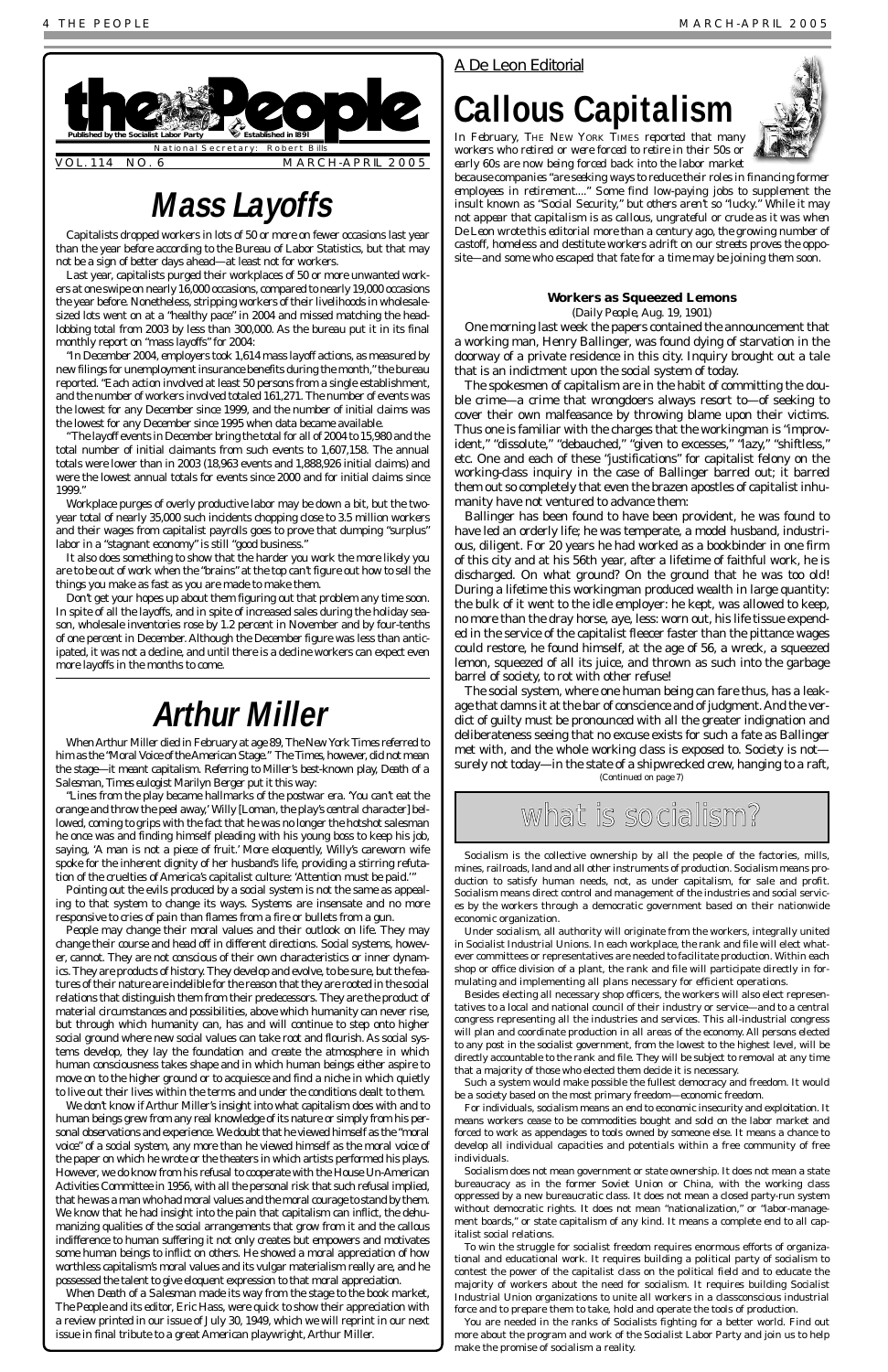### *By Michael James*

<span id="page-4-0"></span>**D**o you feel alone, depressed, or cut off and<br>
isolated? Do you feel insignificant, pur-<br>
poseless or disconnected? The Marxian isolated? Do you feel insignificant, purterm for this personal and political malady is *alienation*. Consider the varieties of alienation we suffer in capitalist society.

### **Alienation From Our Fellows**

The two most dominant values in capitalist America are competition and extreme individualism. Lost are cooperation and collectivity. It is becoming increasingly more difficult to trust, for example. We are guarded, defensive and suspicious as we brace ourselves for the next hustle or swindle. The con job may come from the government, the corporations or the person next door, but sometimes it seems as though everybody in capitalist society is on the make. Many blame human nature, suggesting that people are naturally greedy, violent or predatory.

Marx, as a materialist, knew better. He explained that consciousness does not determine life but that life determines consciousness. The point is that the relations of production set the stage for human consciousness and human relations. The singular purpose of capitalism is to exploit. Therefore, exploitation characterizes human relations in this society. Marx brilliantly captured the depravity of human relations in

capitalist society, charging that the bourgeoisie "has left remaining no other nexus between man and man than naked self-interest, than callous 'cash payment.'" Writer Aldous Huxley confirmed, "Our present economic, social and international arrangements are based, in large measure, upon organized lovelessness." Indeed, it is capitalism that creates the material conditions prompting many to recite the cliché about seeing only two roles for themselves in our society: be the victim or be the predator. The big fish swallows the small fish. Dog eats dog. Do unto others before they can do unto you. Whichever cliché you dredge up, rest assured that it is capitalism that so perverts human relations in America.

Marx, however, gave due credit to capitalism: "...What earlier century had even a presentiment that such productive forces slumbered in the lap of social labor?" Even the magnificent technology created by the productive forces of capitalism contributes to alienation from

our fellows. Products are introduced into our society to create profit with no regard for the social impact so that, according to Marx, "every

new product represents a new *potency* of mutual swindling and mutual plundering." For example, there is a social element to mass transit, permitting us to say "hello," converse, perhaps share a newspaper. In capitalist America, however, corporations have forced us to be automobile dependent, each of us separated by chrome, steel, glass and ego.

The VCR and DVD player are wonderful inventions but they have taken a toll on the social act of leaving the house and visiting the local theater. In the past, if I saw you walking down the street or in the supermarket, we could say "hello" and chat, while now one of us is likely to be using a cell phone. This little invention, while great if your car breaks down, wreaks havoc with human psychology in several ways. It promotes an inability to delay gratification. It contributes to a breakdown of boundaries and privacy. It adds stress by inviting people to do more than one task at a time. It contributes to rudeness when pursuing private conversations in public places. It promotes self-importance and ego. It destroys community by privatizing public space.

Computers likewise contribute to alienation by promoting human isolation, burdening us with useless information and encouraging virtual rather than genuine face-to-face interaction. The MTV music video, another technological innovation, has been described as "the death of imagination." Traditionally, when listening to a song, it was our freedom and responsibility to conjure up corresponding mental images or associations. Now the song and the visual imagery are presented together for our passive consumption.

There are many smaller ways to assess alienation from our fellows. Our lack of community, as revealed in the way that many of us don't know our neighbors, often shocks foreigners. Lawyers promote litigiousness thereby prompting people to admit, "I didn't want to get involved" rather than helping out a crime or accident victim. Those who are victims of discrimination, a useful tool of the capitalist class for preventing worker solidarity, are alienated in their inability to live freely, openly and safely.

The ways that we are estranged from our fellows are numerous. Our social, communal, cooperative and collective nature is thwarted and frustrated. Capitalism denies human beings comradeship, belonging and true community. American iconic poet Walt Whitman wrote of the "need of comrades." Psychologist

Abraham Maslow confirmed that most Americans become blocked and frustrated at the belonging stage of our actualization or development. Marx, as always, said it best when he described our greatest wealth as being "the other person."

## **Alienation From Nature**

Another key value associated with capitalism is dominance over nature. Respectful coexistence is lost. Human restraint and reverence for nature are virtues smashed beneath capitalism's insatiable demand for development, expansion, appropriation and profit. Nature becomes a commodity for corporations and individuals to have, to consume, to degrade. Pollution is simply good business. How many of us grieve about the development and sprawl that has transformed our once charming, green, unique communities into garish, impersonal, commercial eyesores?

Another aspect of alienation from nature is simply being out of touch. Many of us are so stressed or overworked that we are numb to natural beauty. Technology again plays a role in distancing us from nature. One psychotherapist has observed a "loss of wonder" in children as

they become more absorbed in computers, TV and other technology and less observant of the natural world. It is heartbreaking to contemplate children and adults who no longer experience a feeling of wonder at the song of a bird, the complexity of a spider web, the formation of a cloud or the color of a flower.

# **Alienation From Labor and the Wealth Produced by Labor**

Marx knew that our labor is an expression of our deepest essence. Our labor is sacred, in a sense, a fundamental and profound manifestation of our energy, ideas, strength, determination and creativity. Capitalism defiles and perverts work. Intellectual and physical labor is a mere commodity that must be sold to a buyer. Many people despise and dread their work and many are made physically or mentally sick by it. The diagnostic manual of the American Psychiatric Association even includes a diagnosis termed "malingering," used to describe a worker who feigns illness in order to escape work.

Small wonder. In this society, most of us are alienated from our labor activity and from the product of that intellectual or physical labor. Our productive activity is not our own, the product created is not our own and the wealth generated is not our own. We are thereby alienated

from our own sweat. Your labor is an expression of *you*, of your deepest and truest self, but Marx saw that in capitalist society "the worker's activity... belongs to another; it is the loss of his self." Labor creates all wealth. When your labor belongs to another, you are left with nothing. You are nothing. Therefore, Marx urged workers to exclaim, "I am nothing and I should be everything."

The point is that capitalism is a system designed to steal. That theft is so grand that it is hard to fathom. In America, it began with the genocide of Native American peoples, continued with the capture and enslavement of Africans and marches on today with an assault on U.S. and foreign labor headed by multinational corporations and euphemistically known as "globalization." Marx perfectly described the way that capitalism "compels all nations, on pain of extinction, to adopt the bourgeois mode of production, it compels them to introduce what it calls civiliza-

tion into their midst, i.e., to become bourgeois themselves. In one word, it creates a world after its own image." It is just one measure of the greatness of Karl Marx that his words so accurately portray the U.S. occupation of Iraq today.

# **Alienation From Class Identity**

Capitalism steals materially, through private control over the means of production and by appropriation of the wealth produced by labor, and capitalism steals ideologically, through bourgeois popular culture, education, and corporate news and entertainment. U.S. workingclass history is ignored and erased. There is no working-class perspective presented in current affairs. There is no working-class culture. There is no working-class perspective in education. The significance of class and the class struggle is minimized, downplayed and ignored. The truth, however, is that class is our most defining characteristic, more so than race, gender, ethnicity, religious affiliation or sexual orientation. This is so because we are material creatures.

As Frederick Engels said at Marx's funeral: "Just as Darwin discovered the law of development of organic nature, so Marx discovered the

# **Marx on Alienation**



*(Continued on page 6)*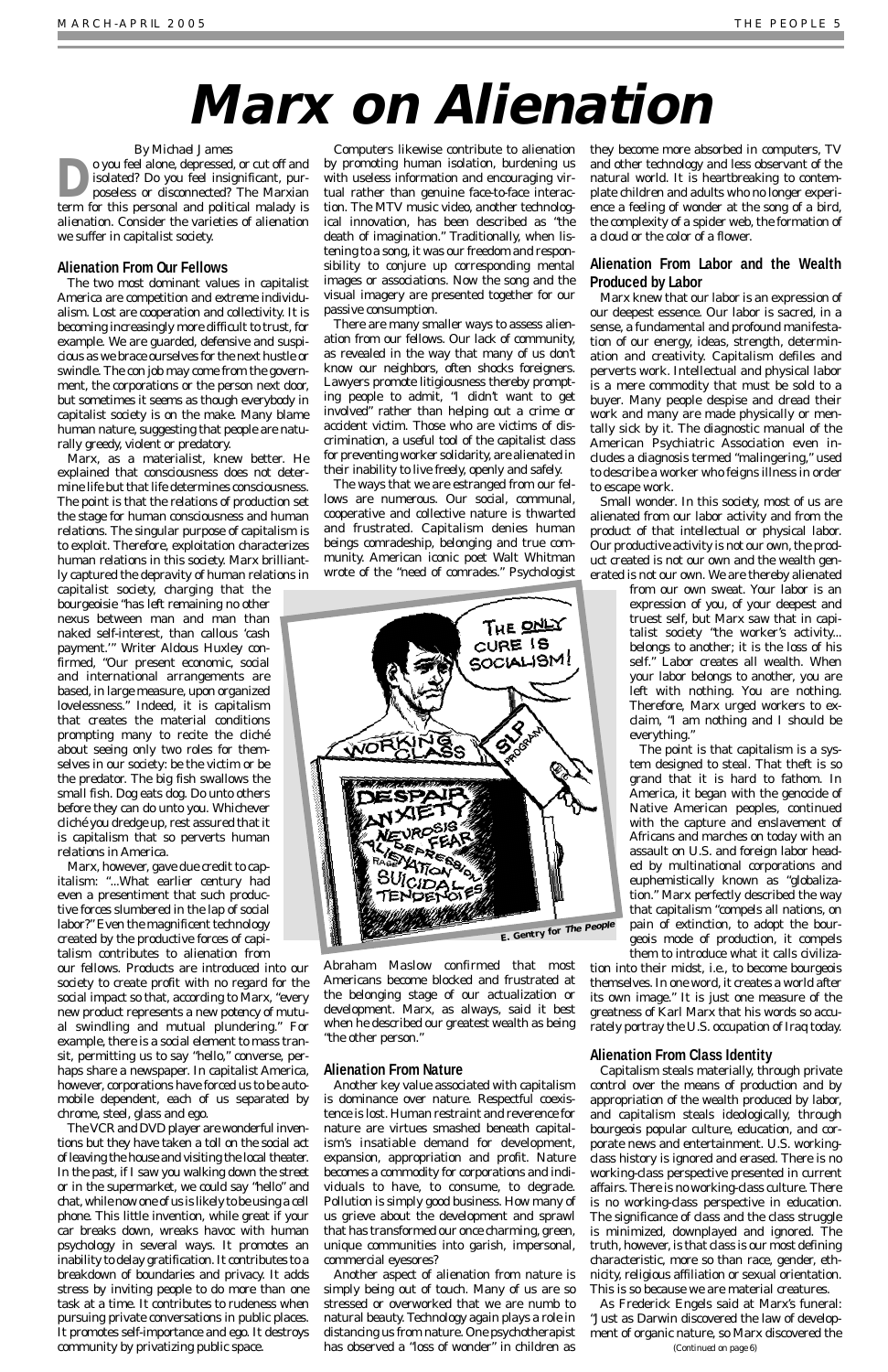the political state by making it appear that the working class had a stake in the capitalists' system. It was a politically expedient measure adopted at the height of capitalism's greatest economic crisis to stave off what "enlightened" sections of the ruling class, led by Roosevelt, feared would develop into an equally destabilizing political crisis.

Many capitalist interests were as fiercely opposed to the reforms of the 1930s as they are in favor of President Bush's proposals for "reforming" the system today. Then, as now, both sides of the argument claimed to take their stand in the interest of America's workers. When Congress debated Roosevelt's proposal in 1935, for example, Rep. John Taber of New York de-nounced it as "insidiously designed to prevent business recovery, to enslave workers, and to prevent any possibility of the employer providing more work for the people."

Many of the same capitalist interests that initially opposed the New Deal measure eventually became reconciled to it. *The New York Times* came out against it in 1935, but in 1960 it described Social Security as "a permanent part of the American life, not only because it works, but also *because so large a part of the population has a personal investment in it.*" (Our emphasis.)

Of course, both sides of today's capitalist argument also claim to speak for the working class, which they can get away with because the working class is unorganized and cannot speak for itself.

Regardless of which side capitalists and politicians take in the debate, however, the "success" of either approach is linked to future expansion of the economy and high rates of employment. Yet the economy continues to stagnate, and only recently the U.S. Bureau of Labor Statistics reported that a smaller proportion of working-age Americans are active in the labor market today than at any time since 1988. The fact that so many American workers have been dropped from the labor market entirely helps to keep the official unemployment rate low because those who give up the search for work entirely are excluded from the official jobless figures. Included or not, however, they are there, and wholly apart from what that might mean in political terms as a growing source of social breakdown and unrest, it undercuts the arguments on both sides of the debate on Social Security.

In short, even if we were to accept the argument that workers really do pay into the Social Security system, and that the fund is not simply diverted from surplus value, the systemic elimination of a large and growing portion of the working class from the economy removes them from the Social Security system.

Bush's "ownership society" idea did not provoke the same response before last year's election as it has since he brought it up again in his State of the Union address in January, but it was not totally ignored during the campaign. Last September, for example, former labor secretary Robert Reich dismissed it as "hokum."

"Ownership of America is now more concentrated than since the days of the Robber Barons of the 19th century," Reich said. "The richest one

percent of America owns more than the bottom 90 percent put together."

("The most current Monthly Population Estimate for the United States is 293,382,953, as of June 1, 2004," according to the U.S. Census Bureau, which, if Reich is correct, means that 2.9 million people own more wealth than the other 290 million people put together.)

The conclusion is hard to escape: if "ownership brings security and dignity and independence," as Mr. Bush said, capitalism has brought just the opposite to 99 percent of the American people.

Reich added his own bit of hokum to the mix by claiming that the solution to this disparity is to tax the rich and overhaul the education system. That won't do it, however, anymore than the New Deal reforms of the 1930s did. What will do it is a socialist reconstruction of our society in which all of America's 293 million people will own the economy and determine their own economic destiny.

# **. . .'Ownership'**

#### *(Continued from page 1)*

law of development of human history: the simple fact, hitherto concealed by an overgrowth of ideology, that mankind must first of all eat, drink, have shelter and clothing, before it can pursue politics, science, art, religion, etc...." Therefore, classconsciousness is necessary for a genuine or authentic personal identity. But millions of American workers, black and white, male and female, gay and straight, young and old, intellectual and physical toiler, have false consciousness: they simply do not know who they are, do not understand their true worth, and perhaps most tragically, do not embrace socialism as the only alternative to their exploited, degraded and precarious condition in capitalist society.

# SLP New Publications Fund 2005 National Convention

Capitalism steals everything from the working class: our labor, our wealth and our classconscious identity. If you don't know who you are, you cannot defend yourself. This alienation is thorough and total. It is a loss of the authentic, classconscious self, what Marx called "selfestrangement" or "self-alienation."

# **Alienation From Our Historic Purpose**

Does the working class exist simply to produce wealth for the bourgeoisie? Does the working class exist merely to fight ruling-class wars? Does the working class exist just to be

forever duped, swindled and misled by the bourgeoisie? Does the working class exist to scratch and claw for mere reforms from the bourgeoisie? Is it the fate of the working class to eventually perish in a holocaust created by capital's military servants at the Pentagon? Is it the fate of the working class to perish in an ecological catastrophe created by corporate polluters? The answers are "No."

Marx saw that capitalism could be the last "antagonistic" period in which society is divided by conflicting and irreconcilable class interests. He therefore assigned one task to his esteemed working class: revolution! Abolish class distinctions! Abolish the profit motive! Abolish private control over production and distribution! Produce and distribute sanely! Create the new society! Create the new world! Marx summed it up beautifully: "The working class is revolutionary or it is nothing." (Marx to Engels, Feb. 18, 1865)

The choice is obvious. Is it right for a slave to be free of the master? Is it right for a battered wife to be free of the tormentor? Is it right for a child to be free of the bully? Is it right for we who create all wealth to act in our own class interests? The capitalist class daily commits crimes against humanity as it acts in its class interests!

We must not be alienated from our historic task. It is our purpose to overcome alienation by realizing who we are and what our historic and revolutionary duty is. It is our purpose to build

# **. . . Alienation**

#### *(Continued from page 5)*

be done. Most trains do not crash, and that apparently is good enough.

As to the Glendale "accident": it shows that the nation's mental health care system is utterly inadequate. Even so, much could have been done to lessen the impact of a would-be suicide's driving a vehicle onto train tracks.

First was the configuration of the train. The heavier engine pushed the lighter passenger cars. A former railroad *company* safety official said: "There is no question you are safer when the engine is pulling the train. For years, I have thought that using engines to push trains was going to end in a disaster. Had there been a locomotive on the front end, this would not have happened in Glendale." (*Los Angeles Times*, Jan. 27)

An FRA representative claimed "the evidence is not conclusive." Any student of high school physics, perhaps even general science earlier, should know about momentum. Of two objects moving at the same speed, the heavier will have greater momentum. A locomotive would have likely thrown the SUV aside or carried it along without derailing. The *Los Angeles Times* also reported that a locomotive-behind configuration "is less expensive because train operators don't have to buy additional locomotives or build turnarounds to move engines from one end of the train to the other." There is another problem. It is quite easy for anyone, including a terrorist with explosives, to drive a vehicle onto railroad tracks. In California alone, there are some 9,000 grade crossings. It costs between \$20 million and \$40 million to separate *one* grade crossing. The federal government provides the state \$15 million a year. At an average cost of \$30 million, separations would cost \$270 billion, about what the U.S. plutocracy has allocated for subjugating and occupying Afghanistan and Iraq. Money is available, but capitalism has other priorities. The facts cry out. Capitalism is to blame; capitalism must go. When will workers realize these facts and act?

This is my contribution of \$ \_\_\_\_\_\_\_ for the SLP's 2005 National Convention New Publications Fund. (Please make checks/money orders payable to the Socialist Labor Party and mail to P.O. Box 218, Mountain View, CA 94042-0218.)

| Name                                                                                                                                                           |  |
|----------------------------------------------------------------------------------------------------------------------------------------------------------------|--|
| <b>Address</b>                                                                                                                                                 |  |
| Apt. $\qquad \qquad$                                                                                                                                           |  |
| City                                                                                                                                                           |  |
| <b>State</b><br>$\frac{1}{2}$ Zip                                                                                                                              |  |
| (Political contributions are not tax deductible.) Acknowledgments will be made in The People.<br>Please indicate if a receipt is desired: $\Box$ Yes $\Box$ No |  |



#### *(Continued from page 1)*

# **Workers and the 'Workerless' Economy**

By Robert Bills

•Technology & Sociology •A 'Workerless' Economy •SLP Sounded the Alarm •The 'Knowledge Class' •It's Still Capitalism •Capitalism or Socialism

> **8 pages — 50¢ postpaid** NEW YORK LABOR NEWS P.O. Box 218 Mtn. View, CA 94042-0218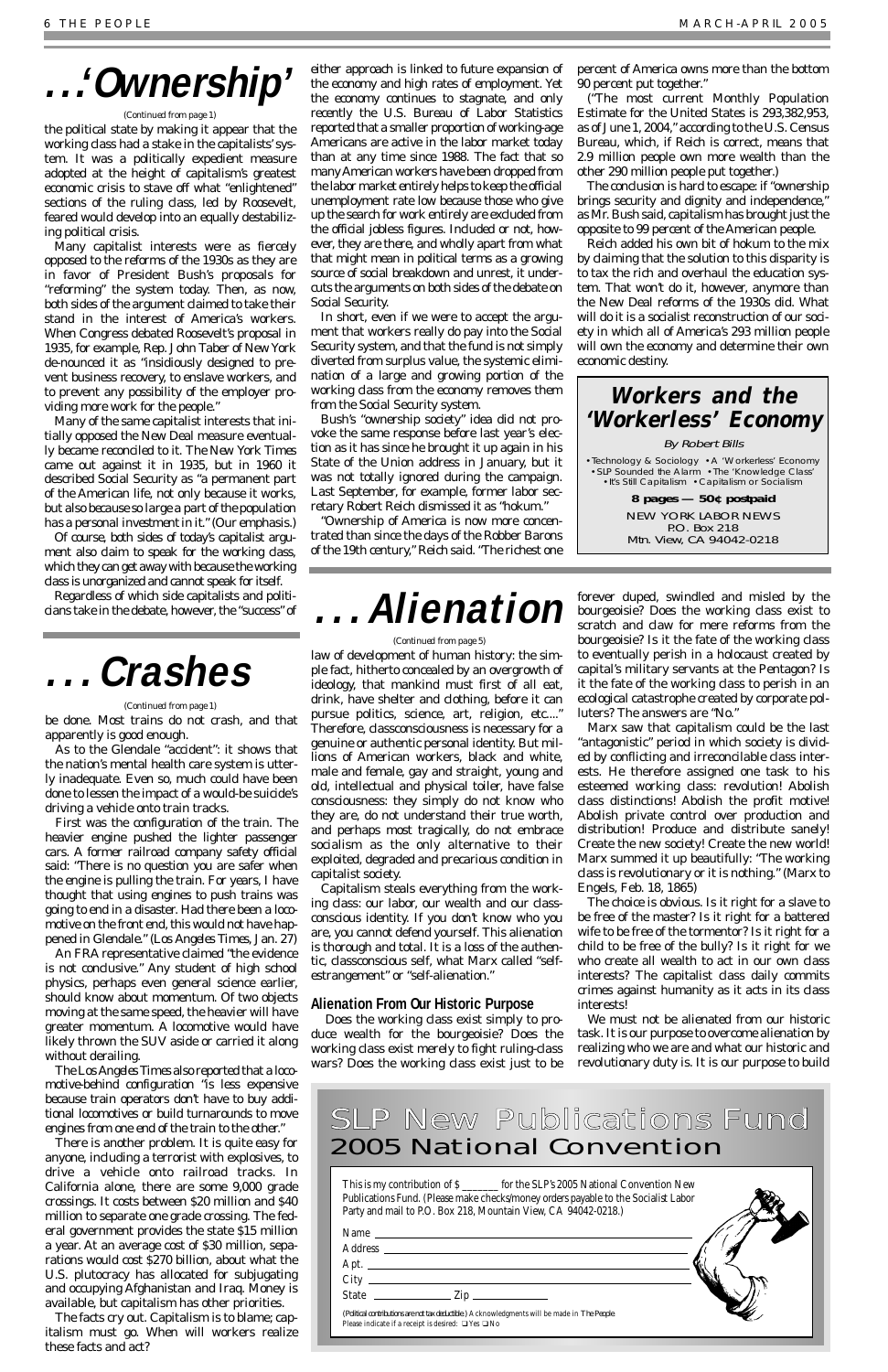### **Looking for Like-Minded People**

I have a feeling that my subscription is close to expiring. Please keep *The People* coming. We at Wild Wasatch Earth First! are 100 percent in support of the SLP and wish there were more like-minded people in our little corner of the Intermountain West.

> Gene Thompson Brigham City, Utah

## **Appreciated**

Oberlin College gratefully acknowledges your giftin-kind during the 2004 calendar year of one subscription to *The People*. Subscriptions are important to this institution. Gift subscriptions are particularly appreciated in light of escalating costs and budgetary constraints. Thank you for this fine donation, which helps maintain the high quality of the Oberlin College libraries. Linda R. Slocum

Gifts Librarian Oberlin, Ohio

## **Home at Last**

Wow! It feels like I've just "come home at last" when I read and understand all the principles of the Socialist Labor Party. You bet I look forward to every issue of *The People*. I pass my issues along to many others who also wish to bring a better political/social system to America. This "free market capitalism" is rapidly destroying the hard-working people of our once great America. The SLP *is* the better way. We've got to get the word out—*our* time has now arrived. Donald L. Ward

Corning, Calif.

## **Spreading the Message**

I want you to know that I am out here yet spreading the message of the SLP in my everyday life, wherever and whenever I can! I know I must do more, such as donating money once again and distributing literature, but my belief in the idea that true socialism can save the world has never faltered.

William R. Tews Milwaukee, Wis.

### **Priced for Workers**

I received the pamphlets I ordered last week today. Many thanks for your expediency in shipping them out. Thanks also for the complimentary issue of the paper. Lastly, thanks for keeping the costs of your materials very reasonable. As a low-wage worker who has embraced the ideas of Marxism, I can tell you that this stands in stark contrast to the much higher priced products of some of the so-called "revolutionary" sects out there (some as high as \$90 for a sub for a newspaper. I don't even think the *Wall Street Journal* is that much, for God's sake.).

> Shams al-Rashid New Lebanon, N.Y.

## **Israeli-Palestinian Conflict**

I think your analysis of the current situation in the

Middle East is on target. It appears the recent call by Mahmoud Abbas to stop all acts of armed struggle against Israel is the start of a new turn designed to split and fragment the Palestinian liberation movement from its militant wing. This can only embolden the Israeli leadership to increase their aggression and seize more land from the Palestinians. Essentially, this has been the process and continues to be the problem—that Israel's protection of itself requires it to take more Palestinian and Arab land. I thank you for your report.

> Tom Siblo via email

## **'Leninism'**

Congratulations on your continued publication of this indispensable source of instruction and inspiration.

One critical comment: In the recent article about "Bloody Sunday" in St. Petersburg, 1905, Lenin is quoted in regard to the suspect role of Father Gapon. This would have been an excellent place to bring up the suspect role of Lenin himself. Indeed, an explication of the deleterious effect of "Leninism" on the labor movement would be a good subject for a future article. Keep up the good work!

> Gilbert Dewart Pasadena, Calif.

## **An Injustice**

Voting without economic equality is an injustice. Today the American working class vote from where they sleep and should be voting from where they work. That is why their vote is not backed up with power to control their own destiny. They do not have power in their own homes but do have economic power in the places that they work. Workers have economic power to back up their vote providing they all belong to the same national union to deal with all the corporations today and in the future to manage production and social services for use and not profit.

Where does the working class start in order to live in a society that is based on production and social services for use and not profit? They start by becoming classconscious. This class awareness includes all workers, such as street cleaners, garbage collectors, cleaning personnel, waiters, scientists, engineers and others that are involved in production and social services. Workers that make a minimum wage are just as important as the ones that receive higher wages.

Next, they must form unions that represent their economic power. Their economic power is based on recognizing that the workers control and run the industries and social services. Once they have a sufficient majority to vote for their union candidates at the ballot box then the political democracy can be replaced with an industrial democracy. Owning the industries collectively will provide economic equality for all voting individuals in America. Voting without economic equality is an injustice.

> John M. Lambase San Pedro, Calif.

**FUNDS**

# letters to the People

### **Socialist Labor Party • P.O. Box 218 • Mtn. View, CA 94042-0218** Please send a free copy of Steps You Can Take to:

and where man is thrown back upon the brute conditions he has slowly been developing out of—the condition that predicates the life of one man upon the death of an other. Cannibalism need not today be a ruling principle. The law of self-preservation no longer can justify the Ballinger fate. Society has developed in such a way that the brute law of self-preservation has undergone a complete revolution. Today the safety of each promotes the safety of all. This condition, the one condition that draws sharp the line between modern possibilities for good and former impossibilities, is the glory of the age. Thanks to the modern machinery of production, together with the cooperative labor that it enforces on man, the productivity of the race is so tremendous that the joys of childhood, the dignity of womanhood, the comfort of manhood, and the repose of old age are all securable to all. That the reverse is the fact; that a few the idlers, at that—sponge up a life of luxury, and the masses—the workers, at that—are Ballingered, is the result of capitalist rule, a rule for the overthrow of which the Socialist Labor Party calls upon the working class and all decent people to rally around its standard.

# **. . .De Leon**

#### *(Continued from page 4)*

#### (Dec. 11, 2004–Feb. 11, 2005) *New Publicatioans Fund*

Section Cleveland \$800; Section Cook County, Ill., \$116.32; Karl Heck \$140; Edward T. Jasiewicz \$50; Brian Blanchard \$49.64; Robert Ormsby \$25; George E. Gray \$16; T. McGregor \$15.31; Marshall Soura \$15. Total: \$1,227.27

#### *Press Security Fund*

Chris Dobreff \$300; \$100 each Bill Kuhn, Rick Farwell; Tom Puszykowski \$78; Roger Caron \$50; Marjorie Mills \$34; \$30 each R.E. Langh, William E. Tucker; James F. Cline \$28; \$25 each David Toorchen, Howard Hecht, Phillip Colligan, Rubinoff Brunson; \$20 each Eugene E. Ruyle, George Lovrich, Jane Christian, S.W. Andrick; Myron Radov \$16; \$15 each Donald L.H. Scott, Edward J. Madejczyk, Marshall G. Soura, Robert Burns, Sophie Carevich, Stephen Holoviak; \$10 each Charles Saunders, Ed Light, Edward Buschman, Rob Faivre, Thomas R. Dooley; Thomas C. McEvoy \$7.

Total: \$1,375.00

#### *SLP Sustainer Fund*

Joan M. Davis \$1,200; Bernard Bortnick \$300; Betsy Kennedy "In memory of Frank Kennedy" \$250; Chris Dobreff \$200; Robert P. Burns "In memory of Katherine Kapitz" \$160; Robert P. Burns "In memory of Pete Kapitz" \$150; Section Cook County (\$150): Albert Bikar \$60, David Vollmer \$60, Henry Coretz \$30; \$100 each Donald J. Donaker, Lois Reynolds, Michael Preston; Donna C. Meyer

\$78; Helena Stevens \$70; \$50 each Margaret & Frank Roemhild, Donald & Dorothy O'Toole "In memory of Frank Kennedy"; William Barry \$40; Clayton Hewitt \$30; Lorraine Wildman "In memory of Frank Kennedy" \$25; \$20 each George E. Gray, Jill Campbell, Steve Littleton; \$10 each Mike Kowalski, Paul D. Lawrence; Section Wayne County, Mich., \$5; George T. Gaylord \$1.

Total: \$3,149.00

*Prisoner Subscription Fund* Lois Kubit \$10; Michael Preston \$5. Total: \$15.00

*SLP Leaflet Fund* Richard Wilson \$7.00 (Total)

*Daniel De Leon Sesquicentennial Fund* Richard F. Mack \$20, Todd M. Jordan & futureoftheunion.com \$10.

Total: \$30.00

*Genevieve Gunderson Memorial Fund*

Marty Radov \$41.00 (Total)

*The People's Thanksgiving Fund*

Henry Coretz \$100.00 (Total)

#### **Socialist Labor Party**

#### *Financial Summary*

# **ACTIVITIES**

### **CALIFORNIA**

**Discussion Meetings—**Section San Francisco Bay Area will hold the following discussion meetings:

**Oakland:** March 12, 3–5 p.m., Rockridge Public Library, Community Room, 5366 College St.

**Santa Clara:** March 19, 1:30–4 p.m.; Santa Clara Public Library, Sycamore Room, 2635 Homestead Rd.

**San Francisco:** Feb. 26 & March 26, 1:30–4 p.m., San Francisco Public Library, Conference Room, Grove & Larkin streets.

For more information please call 408-280-7266 or email slpsfba@netscape.net.

### **ILLINOIS**

**Rock Island—**A moderated discussion willl be held on Saturday, March 5, 2–4 p.m., Rock Island Public Library, Community Room, 401 19th St. Topic: "Basic Marx."

### **OHIO**

**Independence—**Section Cleveland will hold the following discussion meetings from 1–3 p.m., at the Independence Public Library, 6361 Selig Dr., off Rt. 21 (Brecksville Rd.) between Chestnut & Hillside: Sunday, March 20 & Sunday, April 24. For more information please call 440-237-7933.

### **OREGON**

**Portland: Discussion Meetings—**Section Portland will hold the following discussion meetings from 10 a.m.–12 noon at the Portland Main Library, SW Yamhill & 10th: Saturday, March 12, "Socialism: Its Meaning and Promise" and Saturday, April 16, "The Mounting Pyramid of U.S. Government and Private Debt." For more information call Sid at 503-226-2881 or visit the section's website at http://slp.pdx.home. mindspring.com.

# **Steps You Can Take...**

You can help provide for the long-term financial security of *The People* by including a properly worded provision in your Will or by making some other financial arrangement through your bank. Write to the Socialist Labor Party, publisher of *The People*, for a free copy of the booklet, *Steps You Can Take*. Use this coupon.

| YOUR NAME      |                     |
|----------------|---------------------|
| <b>ADDRESS</b> | ΔDΤ                 |
|                | 7ID<br><b>STATF</b> |
|                |                     |